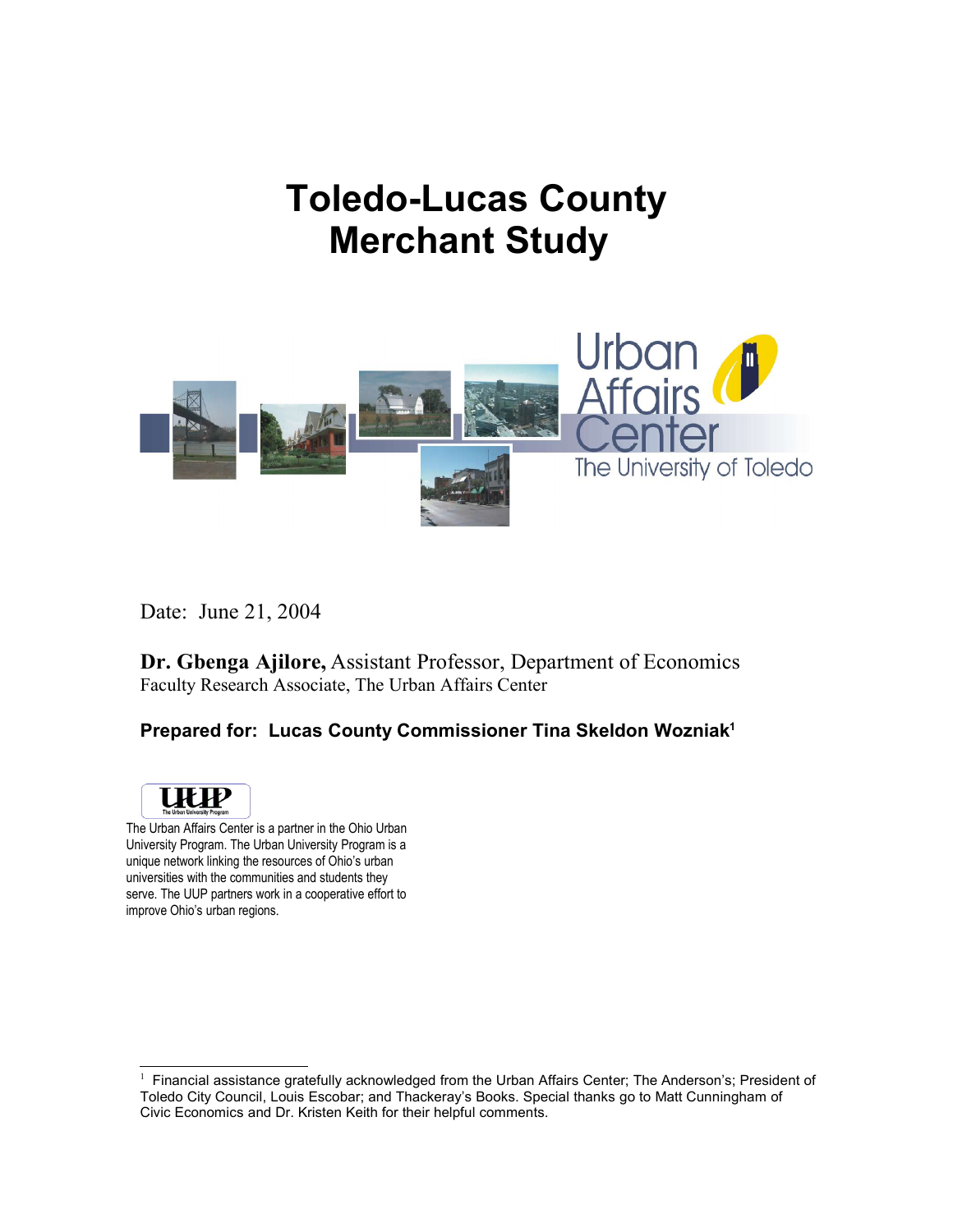#### **Toledo-Lucas County Merchant Study**

#### **Introduction**

This study analyzes the impact that Thackeray's Books has on the economy of Lucas County. Local economic development is an important issue in America today because of the financial stress put upon local governments and businesses. Current economic development is driven by giving tax breaks to firms either to stay within the city or to attract firms to the city in the hopes of bringing jobs and revenue to the city. Lost within this agenda is the disappearance of locally owned and operated stores, i.e. the Mom and Pop operations.

Lucas County is located in Northwest Ohio and it borders Michigan to the north and Lake Erie to the east. Toledo is the largest city within Lucas County and also includes Maumee, Sylvania, and Oregon. Population of Lucas County is 453,348, the number of households is 182,847, and median income is \$38,004. Retail sales are nearly \$5 billion. $2$ 

### **Thackeray's Books**

The purpose of this study is to focus on one such locally owned store in the city of Toledo. It is important to understand that the information contained in this study is particular to only one store and should not be generalized to all types of establishments. This is a case study to show the impact one locally owned store could have on the local economy.

Thackeray's Books is a bookstore founded in 1983 by some professors affiliated with the University of Toledo. The store is located in Central Toledo at the Westgate Village Center. The decision to locate at Westgate was driven by the fact that it is located near the expressway and it is close to the university. There are numerous shops in Westgate, including a Rite-Aid, Radio Shack, the Toledo Museum of Art store, and local music store Boogie Records.<sup>3</sup>

Thackeray's makes a concerted effort to use local firms. Many of the firms that they employ are hired through word of mouth. For example, the electricians used by Thackeray's, Schneider & Sons, was recommended to them by an employee who had used them some time earlier. In addition to using local firms, Thackeray's sees their role within the Toledo community as a cultural center and a place for people to come and learn. They also support local artists and authors. They hold a number of special events, not focusing on a particular book, but more on a general topic. For example, in November of 2003, Thackeray's had Mitch Albom come in for a book signing, *The Five People You Meet in Heaven*, which attracted over 400 people for a Sunday evening.

<sup>&</sup>lt;sup>2</sup> Demographic and business information is taken from the Census Bureau website (http://quickfacts.census.gov/qfd/states/39000.html).

<sup>&</sup>lt;sup>3</sup> However, Boogie Records has just recently decided to close shop after 30 years at the end of February.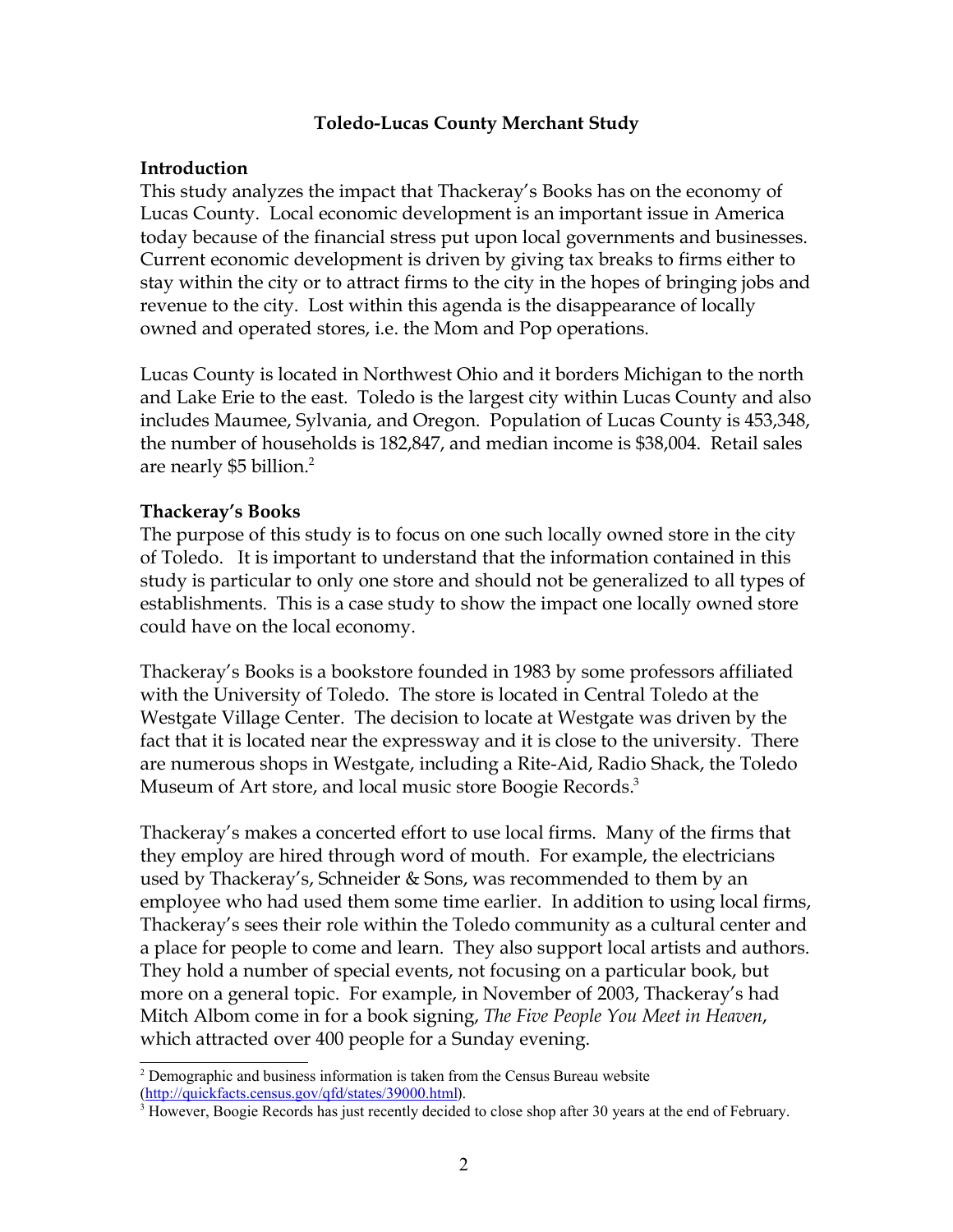### **Economic Impact**

The economic impact that a store has on an economy has a number of different components. The first component is the direct effect of spending by the store on the local economy. This would include spending by the firm on wages and benefits to its employees, spending on advertising and bookkeeping done by local firms, and finally profit to the owners if they live locally.

The second component is the indirect effect of spending by the store, which accounts for changes in spending across industries. Included is also the induced effect that accounts for the increased spending by the local recipients of the store's spending. For example, the employees will spend a portion of their wages locally and this will add to the local economy.

The calculation of this component gives a value, which is referred to as the multiplier. The multiplier tells us how a fixed amount of spending circulates throughout an economy. When one dollar is spent on a good produced, a portion of this dollar is spent by the storeowners elsewhere (wages, advertising, other inputs). This portion is again spent and the process continues. Therefore, the impact of this dollar spent will be of greater value than one dollar. The multiplier is a value that gives us the total amount added to the economy from the original dollar spent.

The multiplier calculated in this study is particular to a number of factors. First, this value is estimated for Lucas County. The program used to calculate the multiplier uses information specific to Lucas County. The second factor is that the multiplier is specific to retail stores. Calculation of the multiplier depends on inputs in the production process and inputs to retail stores are going to differ from other industries, like grocery stores. For example the multiplier for The Anderson's will differ from Thackeray's Books because The Anderson's sells a variety of products and services like auto care, home improvement, pet care, as well as groceries. Depending on the spending patterns of a typical Andersons' consumer, the multiplier will vary.

Taking all of the components into account, the economic impact of a store on the local economy can be estimated. This calculation involves the use of an inputoutput model that gives a complete accounting of all the transactions between firms and households within an economy.

Using the input-output model along with financial information gathered from Thackeray's Books, the annual economic impact of Thackeray's Books is \$5 million dollars.<sup>4</sup> What this tells us is that annually, Thackeray's adds \$5 million

<sup>&</sup>lt;sup>4</sup> Due to the proprietary nature of the data, details about the calculations cannot be given.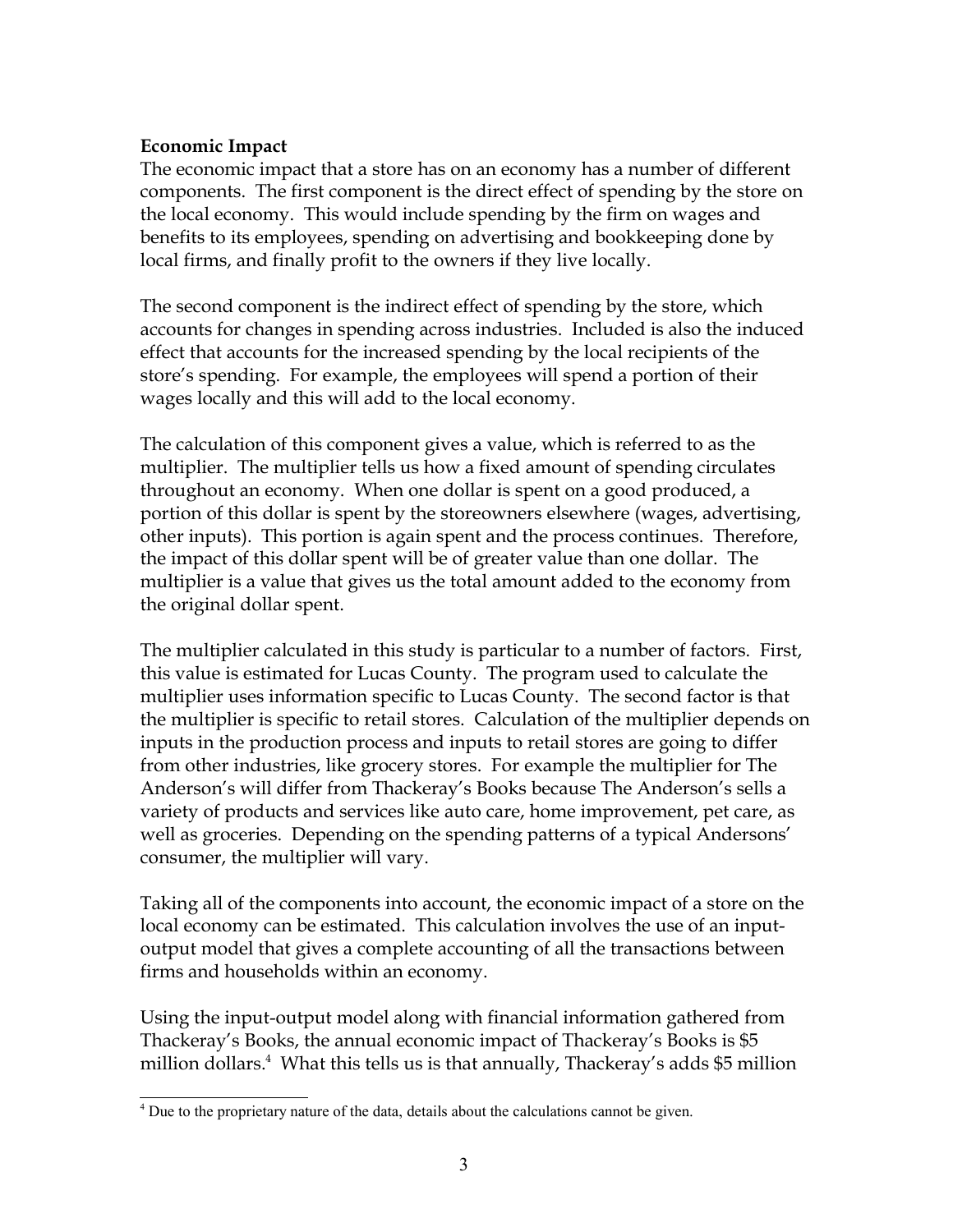per year to the economy of Lucas County. This is important because, as opposed to a nationally owned chain, more of Thackeray's revenues stay within the local economy through their use of local labor, local suppliers, and profit. In the case with a national chain, revenues stay within the community usually only through wages to employees.

Table 1 provides a comparison of the annual economic impact between Thackeray's and a typical national bookstore chain, Barnes & Noble.<sup>5</sup> For Barnes & Noble, the estimated economic impact to the local economy is only one million dollars because the local impact only includes spending by employees.



## **Table 1. Annual Economic Impact**

Another comparison that can be made is the local economic impact of \$100 spent at Thackeray's Books versus Barnes & Noble. Applying industry standard multipliers, \$100 spent at Thackeray's leads to a local economic return of \$44. This return includes revenue kept local through wages, local suppliers, and profits. Using these same multipliers for Barnes & Noble, \$100 spent here leads to a local economic return of \$20.<sup>6</sup> This is shown in Table 2.

 $5$  Calculations for Barnes & Noble was made through information gathered from the 2002 annual report and articles about labor costs of the bookstore. It is important to understand that since detailed financial information from Barnes & Noble was not available, the values in the tables are estimates of the economic impact.

 $6$  Again, the value of the return from spending at Barnes & Noble is an estimate using information from the 2002 annual report.